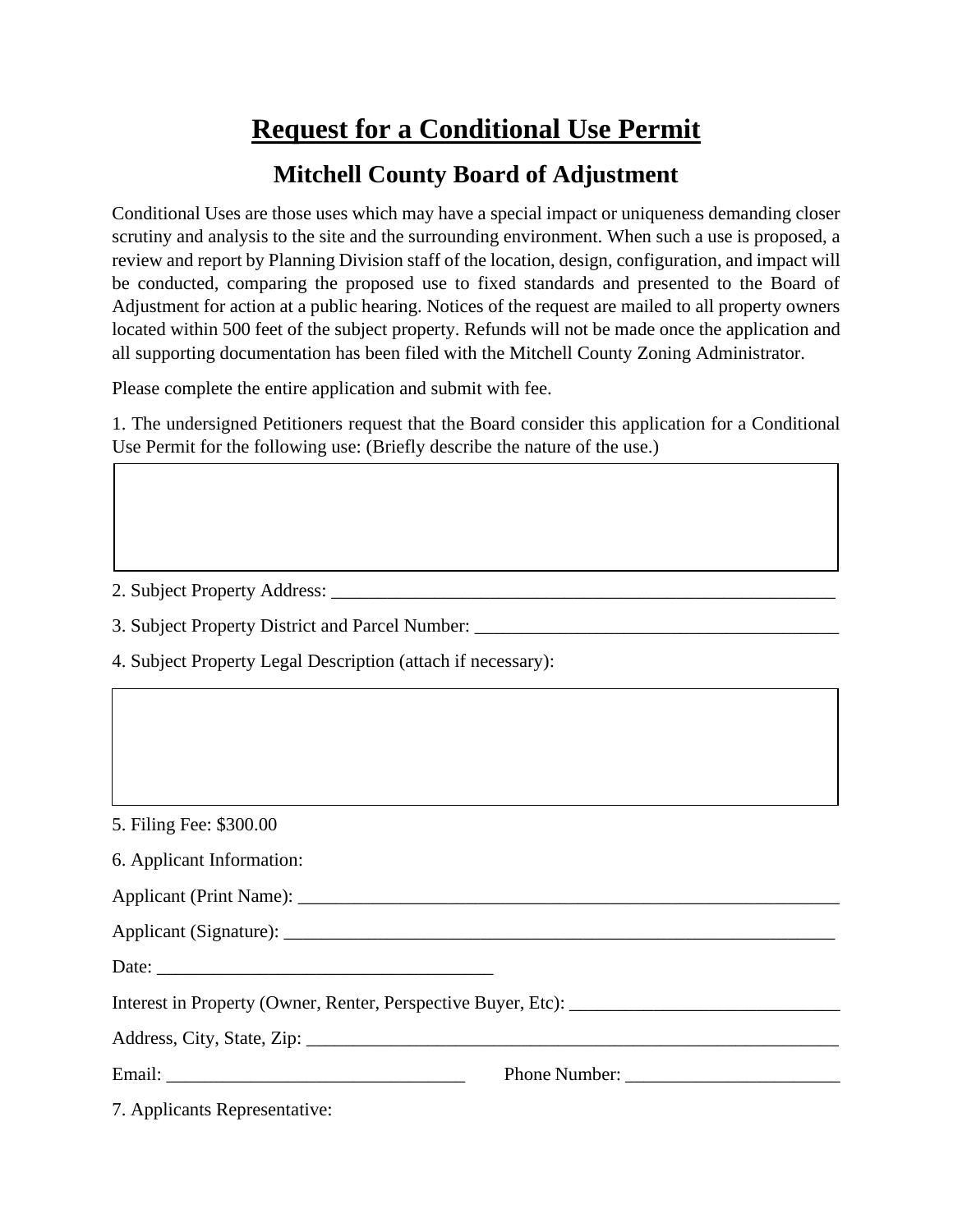If the appeal is going to be represented by someone other than the applicant, please provide that information below.

|  | <b>Phone Number:</b> |  |  |  |  |
|--|----------------------|--|--|--|--|

8. Property Owner Consent

The application must be signed by all the Titleholders, Contract Purchasers, or Option Purchasers of the subject property. The application may also be signed by the Registered Agent for a corporation or other person with similar legal authority to sign for a property owner. (if additional signatures are needed please attach).

| Print Name | Signature | Date |
|------------|-----------|------|
| Print Name | Signature | Date |

9. Written Description:

Please provide a written description providing specific detail and reasons for the proposed Conditional Use Permit. (Attach if necessary).